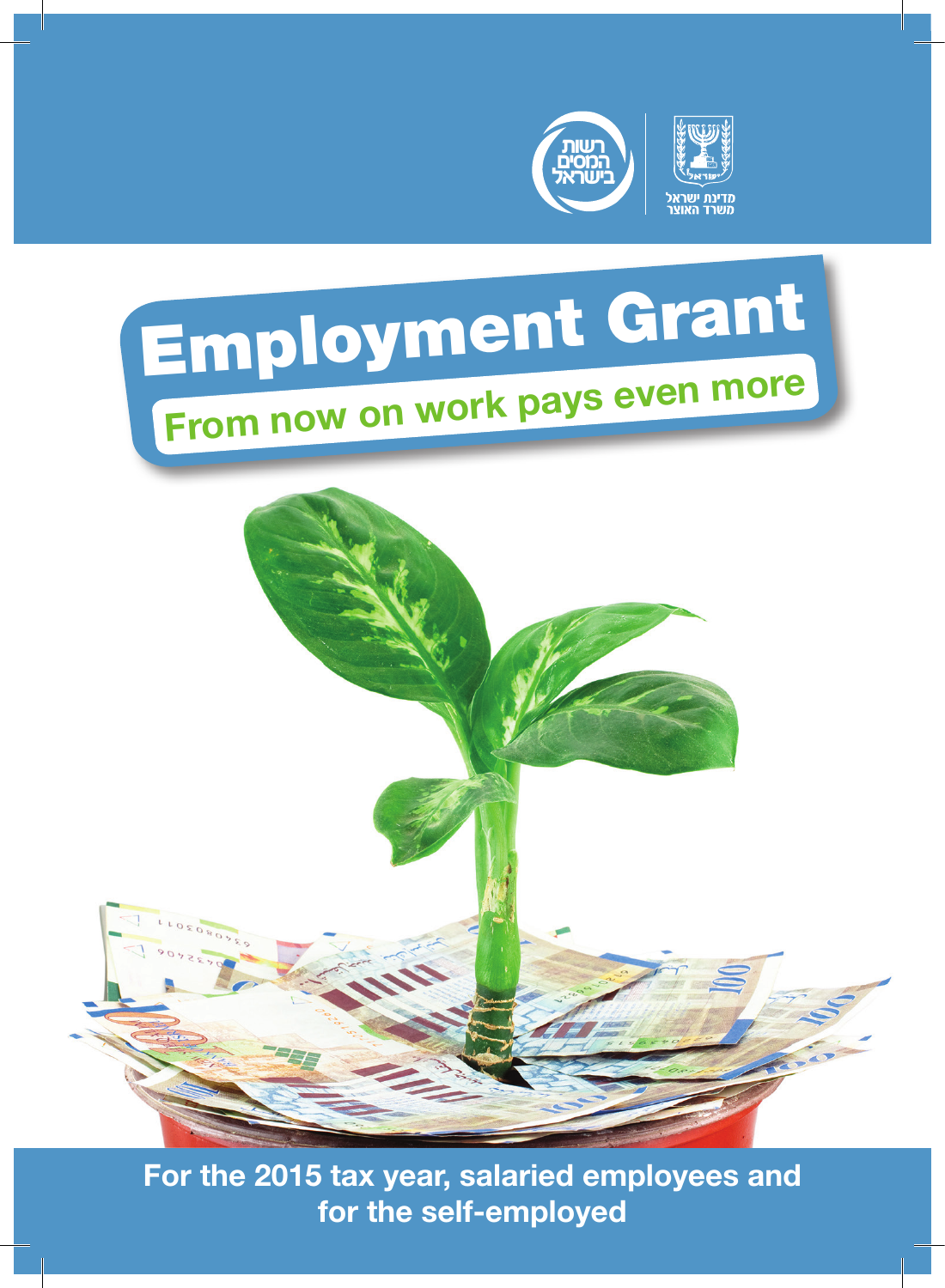

# The Employment Grant Program

The Employment Grant Program (previously named "regressive income tax") is intended as an encitement to participate in the job market, to increase the disposable income of those employed at the lower income brackets and to reduce income inequality.

### Who is eligible for an Employment Grant for the 2015 tax year?

The law applies to any salaried employee or self-employed person whose earned income or whose income from a business or profession in the 2015 tax year met all three of the following criteria:

- 1. You are 23 years of age and you have children, or you are aged 55 or more, including without children.
	- 2. At any time in the 2015 tax year, besides a single housing unit, you and/or your spouse, or your child, who is financially dependent on you, separately or together, **did not** own real estate rights (such as: an apartment, a store, a plot of land etc.). in Israel and/or outside Israel, where your share in its ownership exceeds 50%.
	- **3.** If one of the two applies to you:
		- 3.1 You have one or two children, or you are aged 55 or more, including without children The result from dividing all of your earned income and/or your income from a business and/or from a profession in the 2015 tax year, by your **actual** number of work months (as a salaried employee or as being self-employed, but not more than 12 months) in that year, was higher than NIS 2,060  $*$  and lower than NIS 6,141  $*$ .
		- **3.2 You have three or more children -** The result from dividing all of your earned income and/ or your income from a business and/or from a profession in the 2015 tax year, by your **actual** number of work months (as a salaried employee or as being self-employed, but not more than 12 months) in that year, was higher than NIS 2,060  $*$  and lower than NIS 6,750  $*$ .
	- \* The sums are correct as of the known consumer index on June 1, 2015 and will be updated on June 1, 2016 according to law.

#### Grant for workers with disabilities -

The law makes it easier for workers with reduced capacity to work, for whom an "adjusted minimum wage" has been set under the minimum wage law. According to this they are entitled to a grant even if their entitling income is lower than that of a worker without a disability.

#### Definitions:

Salaried employee - an individual, resident of Israel, who had an earned income during the 2015 tax year. The law does not apply to a salaried employee for whom one of the following conditions applies:

A person who received all of his earned income from an employer who is defined as a "relative" or "a member of a group" of which he, or his "relative", are controlling shareholders (holders of over 10% in the company). Furthermore, anyone whose earned income was received from an employer who is not a "relative" and where during all of those months of work, he also received an earned income from an employer who is a "relative". A person who had an earned income, and which was received from an employer who is a "relative", and also fro, an employer who is not a "relative", will be entitled to a grant only for those months during which he did not concurrently receive an income from an employer who is a "relative".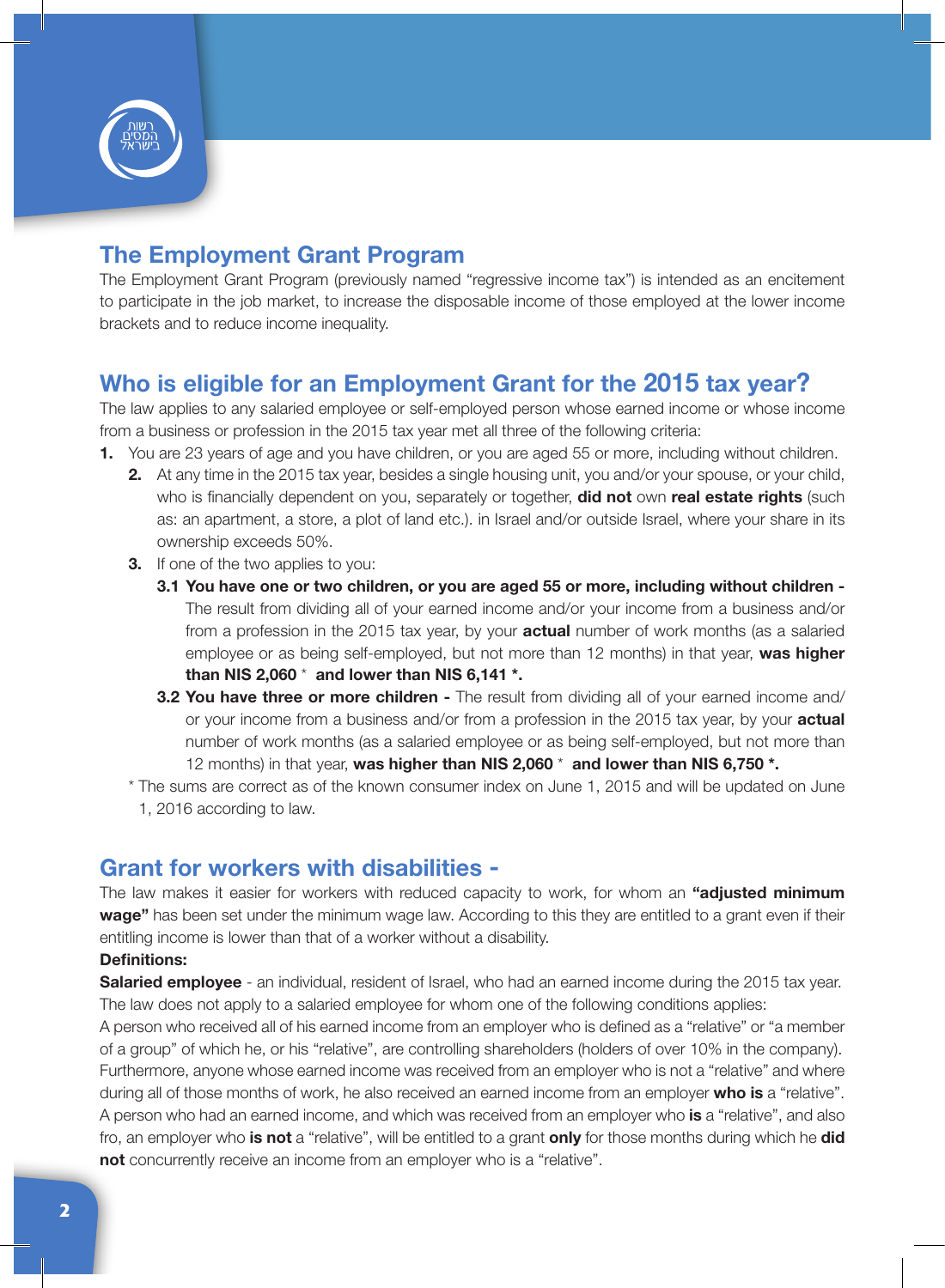# **Employment Grant** From now on work pays even more

A "Relative", for this matter, is: a spouse, brother, sister, parent, grandparent, offspring, offspring of the spouse, and the spouse of any one of those.

#### Examples:

- 1. A claimant who had an earned income during the months of January to December from an employer who is a "relative", and also an earned income between the months of January-July from an employer who is not a "relative", is not entitled to receive a grant.
- 2. A claimant who had an earned income during the months of January to July from an employer who is a "relative", and also an earned income between the months of January-December from an employer who is not a "relative", is entitled to receive a grant for the months of August-December only.

"Earned income" - a wage (except for a pension), income earned from housework, benefits the employee received from his employer (payments to the employee to cover his expenses, including car or phone, tuition, travel abroad, purchase of professional literature or clothing etc.), including maternity benefit, complications of pregnancy benefit and military reserve benefit according to the National Insurance Law.

"Actual work month" - including annual vacation, sick leave, maternity leave and complications of pregnancy leave according to the National Insurance Law, the period of military reserve duty and with the exception for a month for which unemployment benefits were paid according to the National Insurance Law. "Self-employed" - an individual, resident of Israel, who had an income from a business and/or a profession during the 2015 tax year.

"Child" - an individual not yet 19 years old during the 2015 tax year.

For example: regarding a request submitted in 2016 (for the 2015 tax year), the requirement is that the child shall not yet be 19 years of age on December 31, 2015.

#### What are the conditions for receiving the grant?

- 1. To receive the grant, a claim needs to be filed (as detailed later on in this leaflet). The grant claim for the 2015 tax year must be filed no later than September 30, 2016.
- 2. A "self-employed" and/or "salaried employee" who is required to submit a report to the income tax authorities, or whose spouse is required to submit such a report - the annual report has been submitted "online" no later than June 30, 2016. It must be made clear that a taxpayer, who has been given an extension for submitting the report as above, the report must be submitted before the expiry date of the extension.
- **3.** A report No. 126/856 has been submitted "online" by the employer for the 2015 tax year no later than April 30, 2016.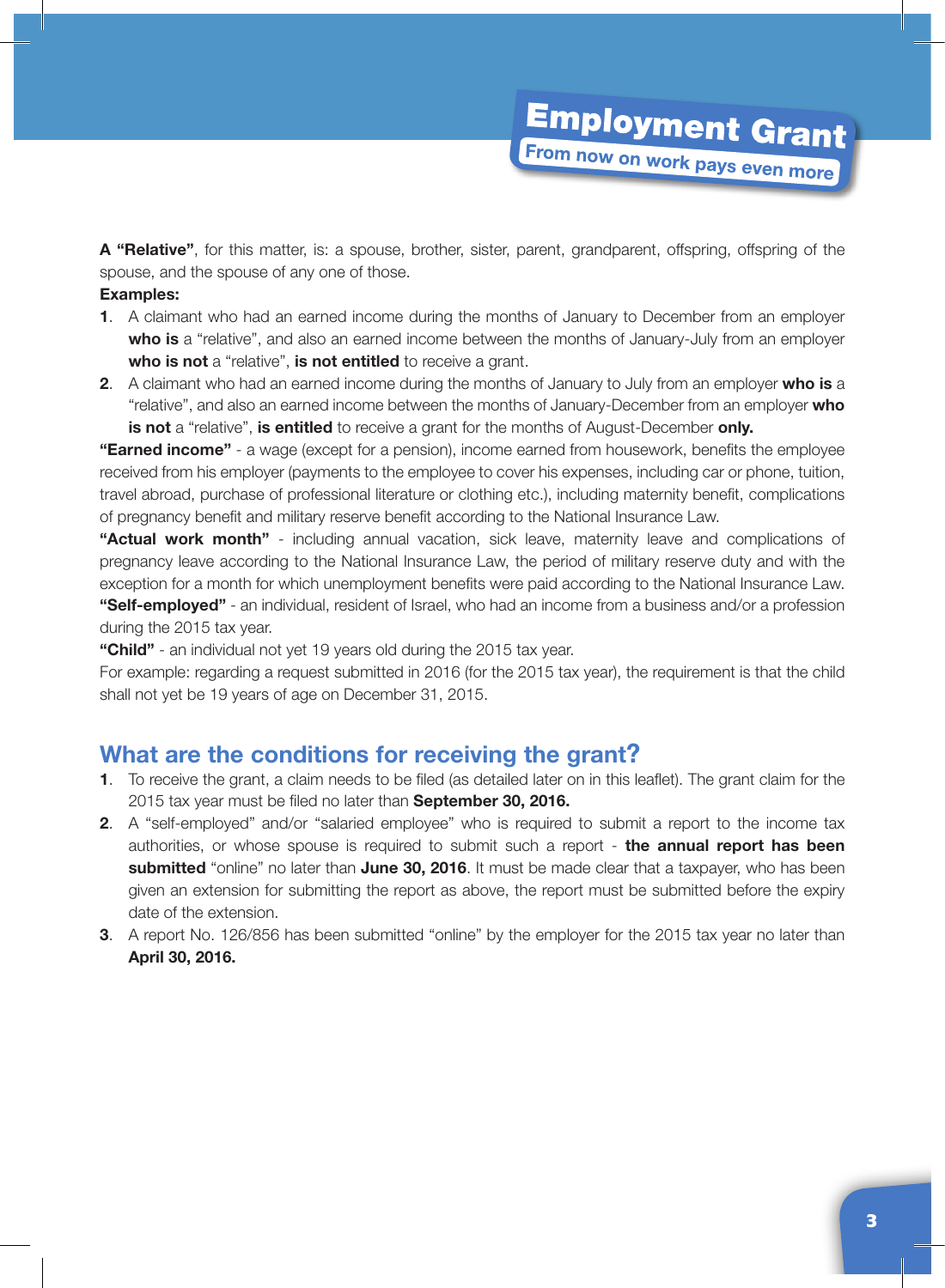

# How must the claim be filed?

Note: the claim is personal and it is not possible to file a claim for a third person, not even when presenting an identification card of that person and/or a power of attorney and/or any other document testifying to his right to representation.

#### Filing a claim is free of charge and there is no need to engage a paid service in filing it! You can choose one of two options for filing an Employment Grant claim: via an online form or through Israel Post branches or agencies. Here's what you must do:

- 1. Online form can be used only if you have already filed a claim in the past (for one of the two most recent claim years) at an Israel Post branch / at the tax assessor's office / online over the Internet. You can access the application via the Tax Authority's Internet website at WWW.TAXES.GOV.IL.
	- 1.1 Fill in your personal details see paragraph 2.1 (except for entering a bank account number).
	- **1.2** Answer the identification questions.
	- **1.3** Confirm the declaration and print the declaration form.
- \* It must be clarified here that the grant will be deposited in the bank account as it is updated in the Tax Authority records.
- \* The claim can be filed via the application for tax years 2014 and 2015.
- 2. Through the Israel Post branches / agencies you must personally visit one of the Israel Post **branches / agencies** available throughout the country and bring your **Identification Card (Teudat** Zehut) and a blank bank check or an official confirmation from the bank testifying to the existence of a bank account in your name, to which you wish the grant to be transferred in your favor.
	- 2.1 At the Israel Post branch / agency, you must identify yourself to the teller and provide the following details:
		- A. Number of employers (including housekeeping employers, excluding pension) you and/or your spouse have had during the 2015 tax year.
		- **B.** Whether you have worked as a "self-employed" during the 2015 tax year.
		- C. Mailing address.
		- **D.** The details of the bank account to which the grant will be deposited.
	- 2.2 Once you have filled in all of the above details, the post teller will print out all of the details on the claim form.

The form will include two parts, separable one from the other:

The upper part of the form will remain with you and will serve as confirmation that you have filed a claim for the grant, where it includes the claim number, claim filing date, tax year for which the claim is being filed and part of the claim details.

Details of the service center hotline and the Tax Authority's Internet website will also appear on this part of the claim.

\* You must retain this claim form in order to receive information at the service center and online services center, whose number is: \*4954, or 1-222-4954 or at 02-5656400, or for obtaining personal information over the Internet.

The claim number printed on the form is required for identification at the service center and for receiving details concerning the claim you have filed.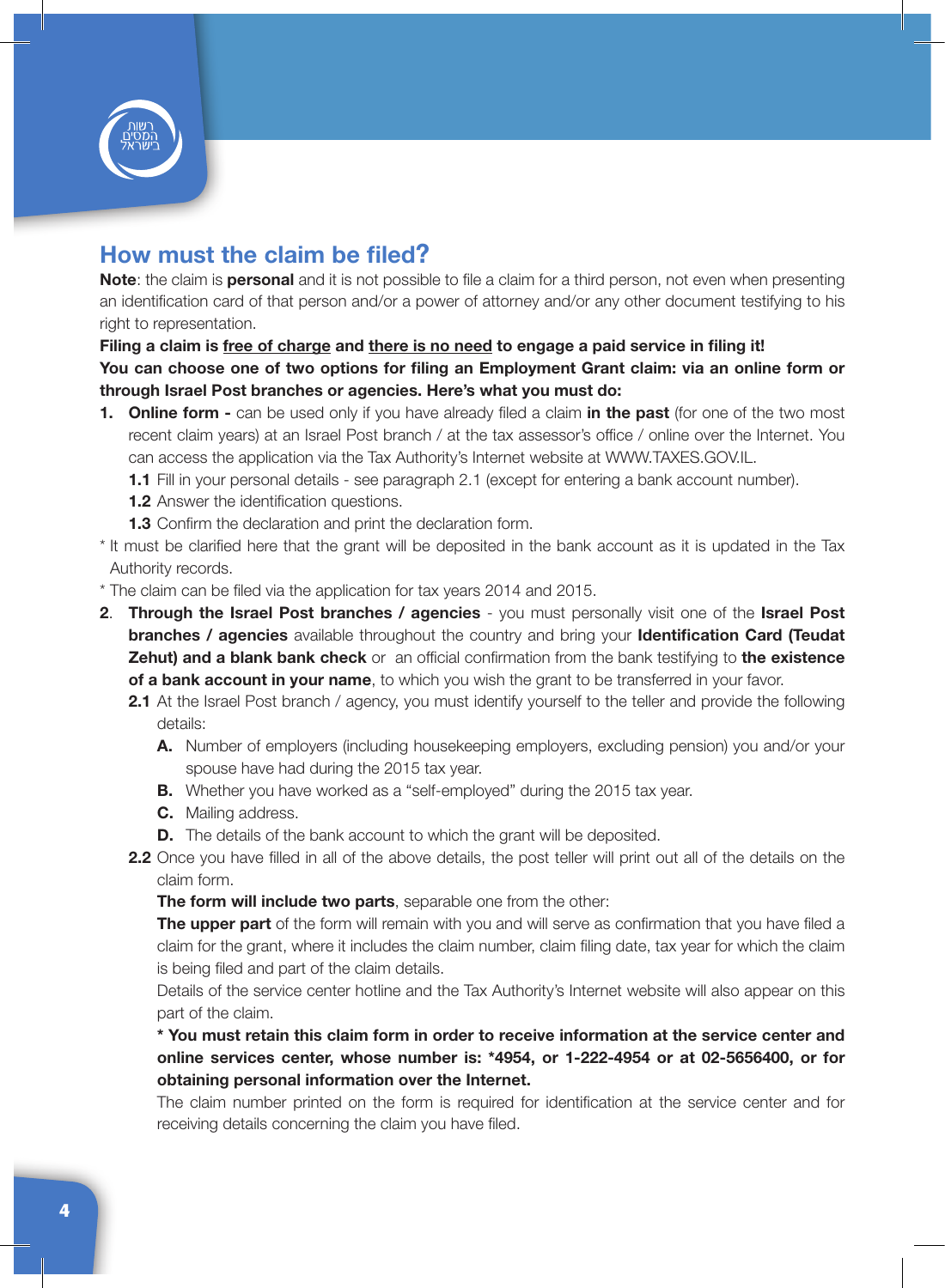The lower part will remain with the Israel Post teller and will serve as a declaration form, which will include all of the claim details for receiving the grant and the details of the claimant as detailed above and of the declaration as it appears on the claim form.

The bank teller will have the claimant sign this part, where the signature confirms the correctness of the details and it also confirms the claimant's fulfillment of the entitling prerequisites for the grant.

3. If you have included in your claim any false information on any of the details affecting your entitlement to receive a grant, you are committing a criminal offense, punishable by up to one year in jail. Furthermore, you will be forfeiting your entitlement for a grant for the year for which you have filed your claim, in addition to two more years.

# How is the entitlement examined and how is the grant amount

#### determined?

- 1. Following the filing of a claim online or through a branch of the Israel Post, the Tax Authority, through its computerized systems, checks whether you fulfill the prerequisites for entitlement, such as: marital and personal status (age + number of children), number of assets owned by the "family" etc. If you are eligible, the amount of your grant will be calculated.
- 2. The check is performed by cross-checking the information provided in the filed claim, with the information received from the employers, the data from the National Insurance Institute of Israel, the annual report submitted to the Income Tax authority (where relevant) etc. Please note: if you are a salaried employee, and if your employer has not filed a 126 report, then to avoid delays in handling your claim, you will be requested to fill in the missing details (for example: Form 106).
- 3. The Tax Authority will determine your entitlement for a grant within 90 days from the date of filing the claim, or by July 15, 2016, the later of the two, your entitlement to a grant and its amount. The date of filing the claim will be regarded as the date on which the claim was filed in full, including, if necessary, submission of additional documents, such as the example given in paragraph 2.
- 4. The Tax Authority is permitted, of its own initiative or on demand from you, to amend its decision, within three years from the day it was given, if new facts will come to light or if it will be found that there was an error in determining the grant amount.

### What will be the grant amount?

- 1. The grant amount to which you are entitled is affected by the amount of your work income, income from a business or profession, and other income you receive (not from a salary) and your spouse's income from work, from a business and profession and other income. The number of your children and your age will also be taken into consideration.
- 2. An increased grant of 150% will be given to one of the following:
	- (1) A female employee / self-employed woman, who is the mother of one or more children;
	- (2) A male employee / self-employed man, who is a father in a single-parent family of one or more children, where his children are living with him and where he is the provider for those children.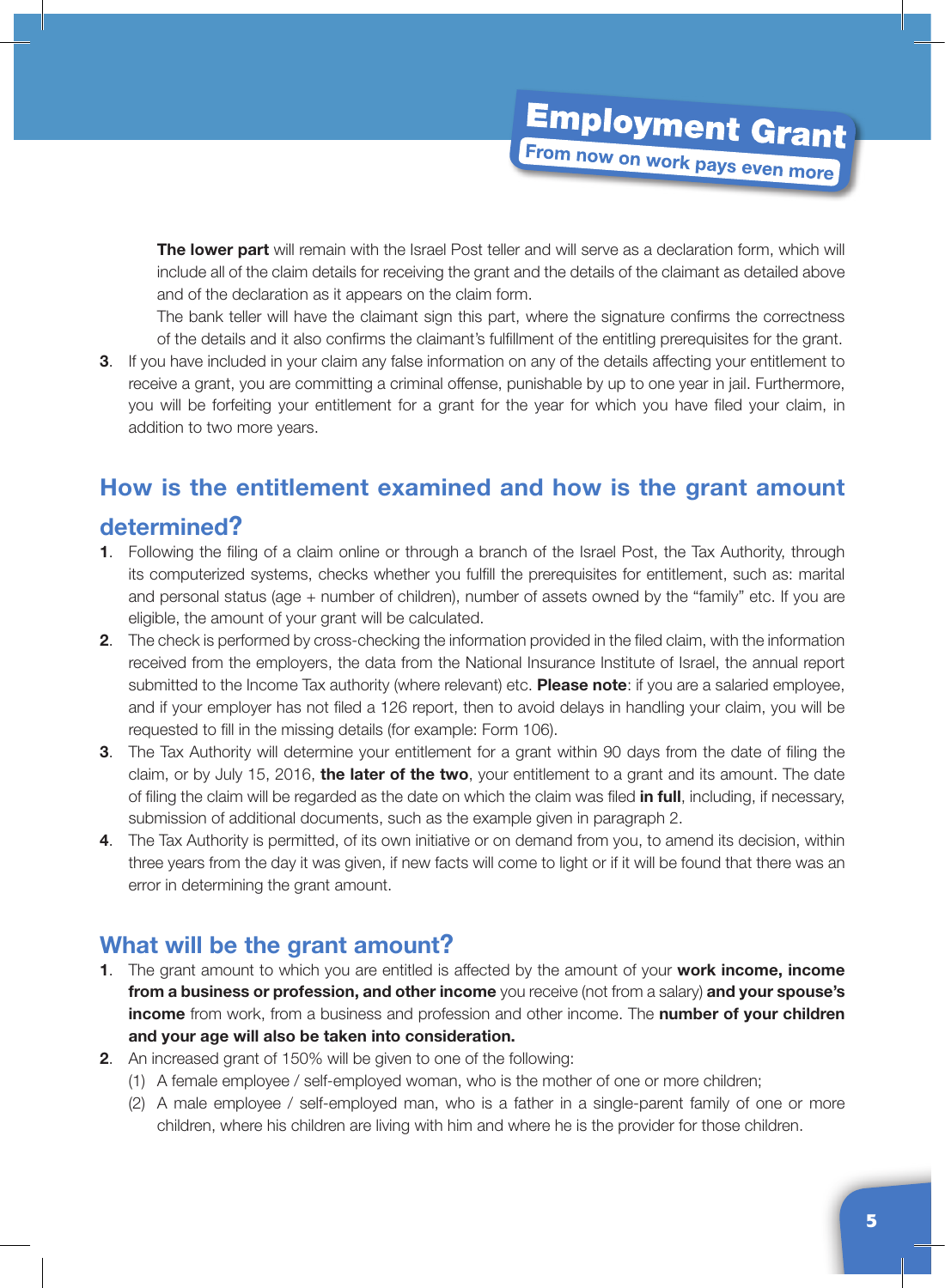

#### 3. Examples\*:

| Monthly grant amount entitlement<br>(NIS) |                                                                                                            |                                                                        | Monthly grant amount entitlement<br>(NIS) |                                                                                                 |                                     |
|-------------------------------------------|------------------------------------------------------------------------------------------------------------|------------------------------------------------------------------------|-------------------------------------------|-------------------------------------------------------------------------------------------------|-------------------------------------|
| Average<br>monthly<br>income (NIS)        | Single-parent<br>woman or man<br>supporting his<br>children) with one aged 55 or more,<br>or more children | Man with one or<br>two children, or<br>a man/woman<br>with no children | Average<br>monthly income<br>(NIS)        | Single-parent<br>woman or man<br>supporting his<br>children) with<br>at least three<br>children | Man with at least<br>three children |
| $0 - 2.059$                               | $\Omega$                                                                                                   | O                                                                      | $0 - 2.059$                               | $\cap$                                                                                          | $\cap$                              |
| 2.060                                     | 120                                                                                                        | 80                                                                     | 2.060                                     | 180                                                                                             | 120                                 |
| 2,500                                     | 226                                                                                                        | 151                                                                    | 2.500                                     | 335                                                                                             | 223                                 |
| 3.000                                     | 347                                                                                                        | 231                                                                    | 3.000                                     | 511                                                                                             | 341                                 |
| 3,590-4,790                               | 495                                                                                                        | 330                                                                    | 3,590-4,790                               | 720                                                                                             | 480                                 |
| 5.000                                     | 423                                                                                                        | 282                                                                    | 5.000                                     | 646                                                                                             | 431                                 |
| 5.500                                     | 250                                                                                                        | 167                                                                    | 5.500                                     | 470                                                                                             | 313                                 |
| 6.141                                     | 30                                                                                                         | 20                                                                     | 6.750                                     | 30                                                                                              | 20                                  |
| 6.142 or more                             | 0                                                                                                          | 0                                                                      | 6,751 or more                             | $\Omega$                                                                                        | $\Omega$                            |

#### \* The sums are correct as of the known consumer index on June 1, 2015 and will be updated on June 1, 2016 according to law.

#### \*The data in this table do not refer to workers with disabilities.

The grant amounts above apply for persons who have an income from earned income and/or from a business or profession only, and provided they do not have any other source of income (other than salary, business or profession) as per their legal definition.

In view of the fact that the grant refers to the total household income including both members of the couple, the "additional income" of the claimant or the incomes of the spouse from work, from a business or profession or other sources of income, may reduce the amount granted or it may cause withholding of the grant altogether (as will be explained later on).

4. If you have been paid a grant of less than the amount you are entitled to, the missing amount will be paid including linkage differentials and interest. If you have been paid a grant of **more than** the amount you are entitled to, you will be required to refund the excess amount within 90 days after receipt of a demand for refund, plus linkage differentials.

### In which cases will the grant amount be reduced?

1. The grant amount is affected by additional income (which is not earned income) and also by your spouse's income. If you have an "additional income" or if your spouse has a salary income from a salary, a business or profession and/or "additional income", the grant will be reduced depending on the amounts of income from these sources.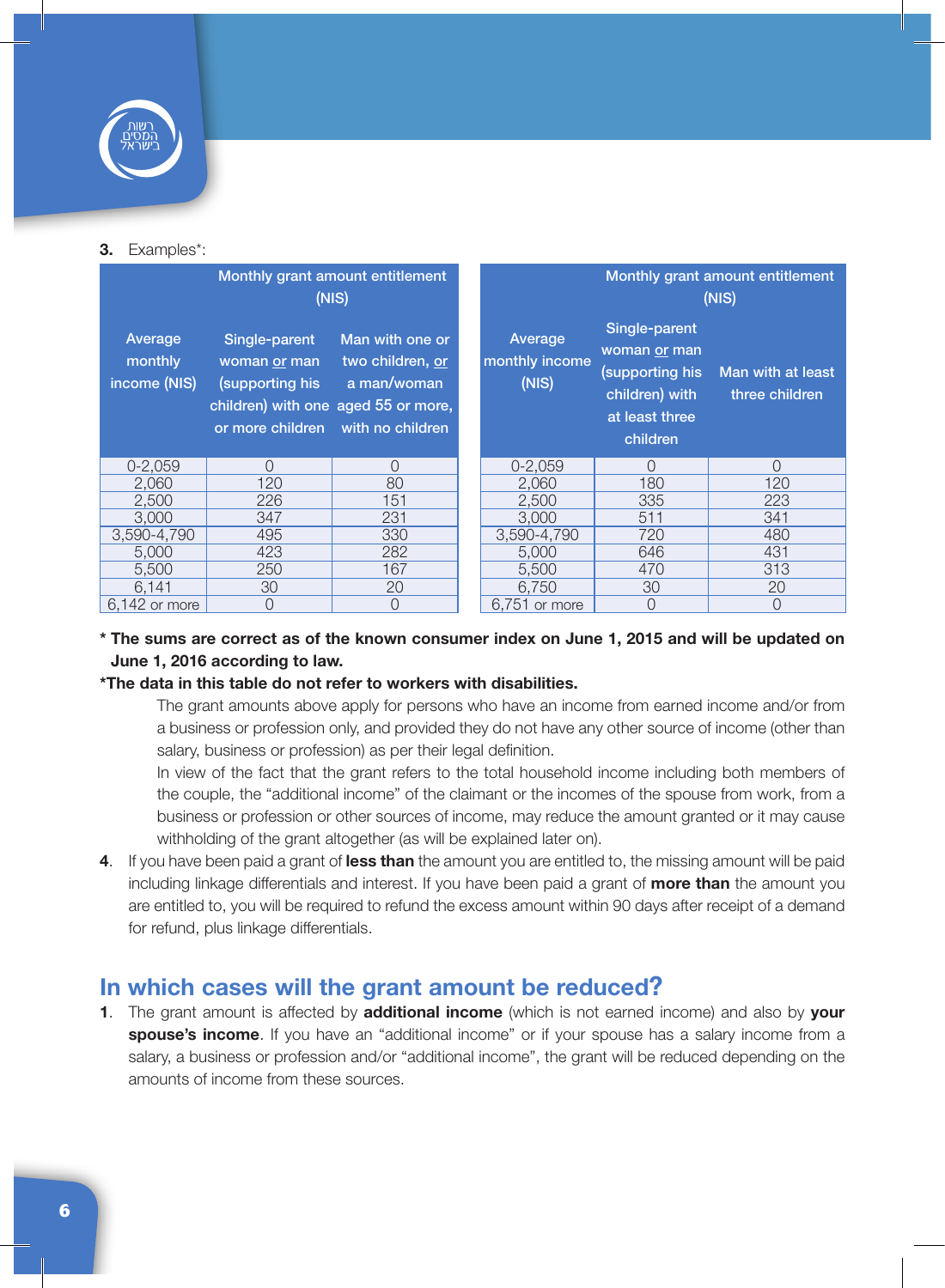**2.** "**Additional income":** any of the following is considered to be an additional income:

\* A pension classified as an income under clause 2(5) of the Income Tax Ordinance (for example, an oldage pension). An exception is a pension paid to a worker due to a disability, loss of working capacity or death of a spouse.

\* An occupational injuries pension and/or an accident injuries pension, paid by the National Insurance Institute.

## How will the grant be received?

1. "Worker" (salaried employee) - if a claim has been filed before March 31, 2016, the grant will be paid in four equal instalments on the following dates: July 15, 2016, October 15, 2016, January 15, 2017 and April 15, 2017.

If a claim has been filed before June 30, 2016, the grant will be paid in three equal instalments on the following dates: October 15, 2016, January 15, 2017 and April 15, 2017.

If a claim has been filed before September 30, 2016, the grant will be paid in two equal instalments on the following dates: January 15, 2017 and April 15, 2017.

2. "Self-employed" - according to the transitional ordinance in amendment No. 8 of the Work grant law, if you are self-employed, and you were deemed entitled to receive the grant due to your income from a business and profession in the tax years 2012, 2013, 2014 and 2015, and if you still have an outstanding grant balance that has not yet been offset. The balance of the grant will be paid on January 1, 2017 without withholding the 25% of the said grant balance.

### How can I appeal against the determination of the entitlement?

- 1. You are entitled to file a **dispute** of the decision concerning the determination of your entitlement. The dispute must be reasoned and filed in writing, and it must be filed within 30 days from the day the decision was delivered to you. Filing must be at the tax assessor's office nearest to your home.
- 2. If you disagree with the decision concerning the dispute you have filed, then you may appeal it to the District Court in the jurisdiction area in which your residence is located.

# Where can I find more information?

More information can be found on the Tax Authority's Internet website at TAXES.GOV.IL. The website contains general information about the Employment Grant, details on the method of calculating the grant (with examples given), frequently asked questions (FAQs) and answers, as well as several special Internet applications as follows:

- Filing an online claim for an Employment Grant.
- Examination of the entitlement for an Employment Grant.
- Inquiry as to the status of a claim that has been filed at the Israel Post branch office.
- A simulator for checking the entitlement and for calculation of the grant.

The explanations provided in this guide are general and they must not be regarded as representing the letter of the law, which is the definitive, binding version.

This leaflet is written in the male gender although it is intended for men and women alike.